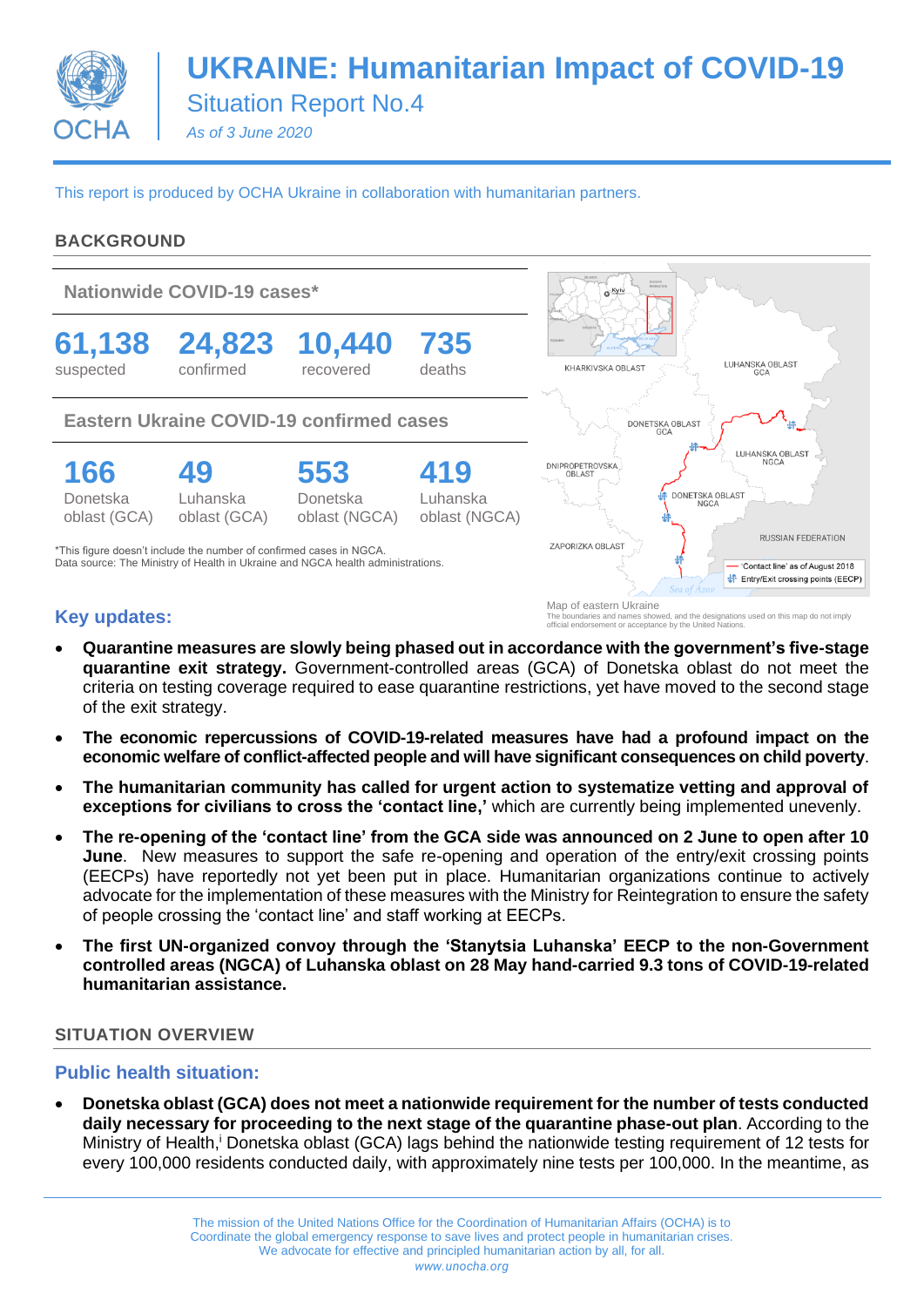the regional Commissions for Industrial and Environmental Safety and Emergencies have the final say on whether to permit moving to the next stage of the quarantine exit strategy, Donetska oblast decided to proceed to the second stage.

- **Health workers represent some 30 per cent of all confirmed COVID-19 cases in Donetska oblast (NGCA).** Since the first COVID-19 case was registered in Donetska oblast (NGCA) on 31 March through 2 June, 173 health workers have reportedly got infected,<sup>ii</sup> representing some 30 per cent of all confirmed cases. Although case-based reporting in Luhanska oblast (NGCA) is not available, there is reportedly an increase in the number of healthcare workers that have contracted COVID-19, with at least two mortalities. The percentage is lower in GCA of eastern Ukraine, with medical workers accounting for some 23 per cent of all infected, according to the Ministry of Health of Ukraine.<sup>iii</sup>
- **Hospitals in NGCA lack personal protective equipment (PPE) to treat COVID-19 patients**. Health workers engaged in the COVID-19 response in Donetsk (NGCA) reportedly lack sufficient PPE, while ambulance workers and district practitioners are not provided with protection coveralls and disposable gowns.<sup>iv</sup> In addition, the health system in NGCA sees a shortage of various COVID-19 medical supplies. In the meantime, scheduled surgeries have also been suspended.
- **Hygiene items are available in most locations in eastern Ukraine, while PPE is fully available in**  only one-third of settlements (GCA). According to an ACTED-led assessment,<sup>v</sup> three-quarters of respondents reported that hygiene items were fully available in their location. Residents of at least two settlements in Donetska oblast (GCA) reported the absence of hygiene items for purchase. On average, compared to February 2020, prices for hygiene items increased by some 7 per cent. Slightly less than a third of respondents reported PPE was fully available at their location.

#### **Socio-economic situation:**

- **Poverty is expected to increase significantly in 2020 as a result of the expected economic downturn caused by COVID-19**. Based on the macroeconomic forecast by the Cabinet Ministers of Ukraine, 6.3 million people are expected to fall into poverty in 2020, with 1.4 million of them children. UN Children's Fund's (UNICEF) conservative estimate<sup>vi</sup> anticipates absolute poverty increasing from 27 per cent to 44 per cent, with the impact on children even more profound – absolute poverty for children is expected to increase from 33 to 51 percent. This estimate is expected to be worse for the conflict-affected areas of eastern Ukraine.
- **Most households along the 'contact line' in eastern Ukraine have been affected by the COVID-19 related restrictions in economic terms.** From 80 to 90 per cent of families residing close to the 'contact line' were impacted by higher food and hygiene items prices, vii while almost 40 per cent reported a decrease in monthly income compared to the pre-quarantine time. In addition, at least 65 per cent of households reduced the consumption of essential items, including health-related expenses. At least onethird of families depleted their savings in the last 30 days, while one-fourth delayed or skipped paying their rent and utility bills.<sup>viii</sup>
- **The unemployment rate in Ukraine continues to climb**. As of 26 May, 506,000 people registered as officially unemployed – a two-fold increase compared to the same period during 2019 (12 March to 26 May).<sup>ix</sup> The National Bank of Ukraine estimates the national unemployment rate rising to 11.5-12 per cent during the second quarter of 2020,<sup>x</sup> while the unofficial unemployment rate could be 15 per cent. Eastern Ukraine is likely worse compared to the rest of the country, as the official pre-quarantine unemployment rate in Luhanska and Donetska oblasts (GCA) was already twice the national average – 15 per cent. In Donetska oblast, 15,000 newly unemployed people were registered as of 17 April, which is 42 per cent higher than the same period in 2019.
- **Almost one-third of businesses in eastern Ukraine (GCA) did not re-open after the easing of COVID-19-related restrictions on the national level in mid-May.** According to the UN Migration Agency (IOM), some 30 per cent of businesses that were closed during the quarantine were not able to re-open with the easing of restrictions, with 55 per cent naming the decrease in demand as one of the main reasons. On average, each enterprise had to dismiss one of the three people they employed before quarantine, and at least 55 per cent of respondents stated they needed financial assistance to keep their businesses afloat. xi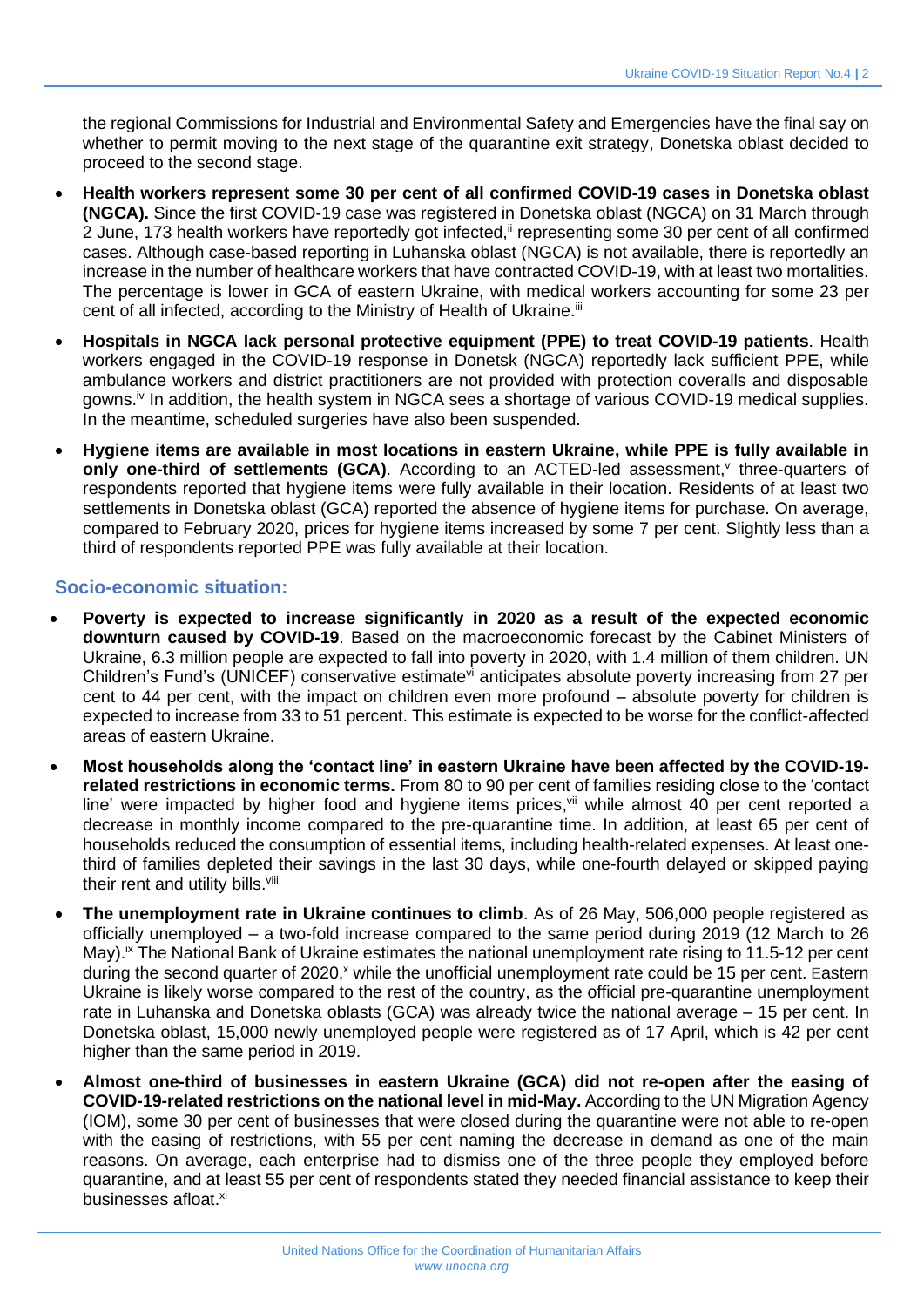- **The emotional trauma caused by movement restrictions, school closures and isolation intensifies**  the already high levels of stress among vulnerable children in eastern Ukraine.<sup>xii</sup> Isolation and lack of opportunity to continue education due to limited internet connectivity and/or limited access to necessary equipment increases the stress level and emotional trauma for some 430,000 children caught up in the armed conflict in eastern Ukraine. Despite restrictions, a spike in hostilities has resulted in at least six children being injured in the first week of May alone.
- **Following the re-opening of child day care centres on 25 May, there are concerns regarding the availability of funding in eastern Ukraine to fulfil the sanitary and hygiene requirements for premises, staff and children.** The level of preparation reportedly remains low, and the functioning of day care centres is expected to be limited. Multiple violations of the new health requirements are likely to be unavoidable as there is a lack of understanding of how the staff can ensure their safe implementation.
- **Women are disproportionately affected by the COVID-19 restriction measures, and the gap is**  feared to be higher in eastern Ukraine. According to UN Women,<sup>xiii</sup> the pandemic and related restrictive measures disproportionately affect women, exposing them to higher risk of income and savings losses, increased responsibility for unpaid care work, and increased risk of domestic violence.<sup>xiv</sup>

#### **Status of measures taken to contain the spread of COVID-19:**

- **The Government continued easing COVID-19-related restrictions as part of its five-stage quarantine exit strategy.** The third phase of the exit strategy went into effect on 1 June. At the time, 20 of 24 oblasts met the established criteria, but Donetska oblast was not among them. During the second stage, which started on 15 May, public transport within and between cities within oblast boundaries resumed operations; churches started holding services with no more than one visitor per 10 m<sup>2</sup>; hotels re-opened, yet their restaurants and in-door pools remained closed. From 25 May, the Government reopened day care centres and subways in cities where the epidemiological situation allowed. From 1 June, the movement of inter-city passenger transport, as well as the work of fitness centres and selected educational facilities were permitted. On 10 June, cafes and restaurants are planned to re-open, while the resumption of regular international flights is expected from 15 June.<sup>xv</sup>
- **Preparations for the opening of EECPs:** The re-opening of the 'contact line' from GCA side was announced on 2 June by the General Commander of the Military Forces of Ukraine to open after 10 June.<sup>xvi</sup> Humanitarian partners have developed recommendations that have been shared with the Ministry for Reintegration on the safe re-opening and functioning of EECPs to reduce the risk of COVID-19 transmission. It is not clear what measures have been put in place to ensure the safe operation of the EECPs, or whether the EECPs will open after 10 June.
- **In Luhanska oblast (NGCA), COVID-19-related restrictions were partially lifted**: On 13 May, markets and the wholesale trading of food-items were permitted to resume operations. Public transport (urban and suburban public transport, including taxis), kindergartens, shopping facilities selling non-food products, hairdressers and beauty salons resumed operations as well. Restrictions on the freedom of movement and strict isolation regime remain effective in only one city (Dovzhansk) in the oblast due to the unstable epidemiological situation.
- **In Donetska oblast (NGCA), some restrictive measures were extended until further notice, while others were lifted.** Mass gatherings remain banned and restrictions on leaving the oblast remain in place. Self-isolation of persons of 65 years or older is still recommended, although it is not mandatory.

#### **HUMANITARIAN RESPONSE**

#### **COVID-related response:**

• **Hygiene response**: As of mid-May, the UN Refugee Agency (UNHCR) and its partner Proliska have produced and distributed more than 31,400 protective items for local healthcare employees and persons with specific needs in Donetska oblast (GCA). UNHCR has distributed 1,255 individual hygiene kits to the social workers of Departments of Social Protection (DoSP) in Donetska oblast (GCA) and 480 kits to DoSP and social workers in Luhanska oblast (GCA). In addition, UNHCR and its partners Right to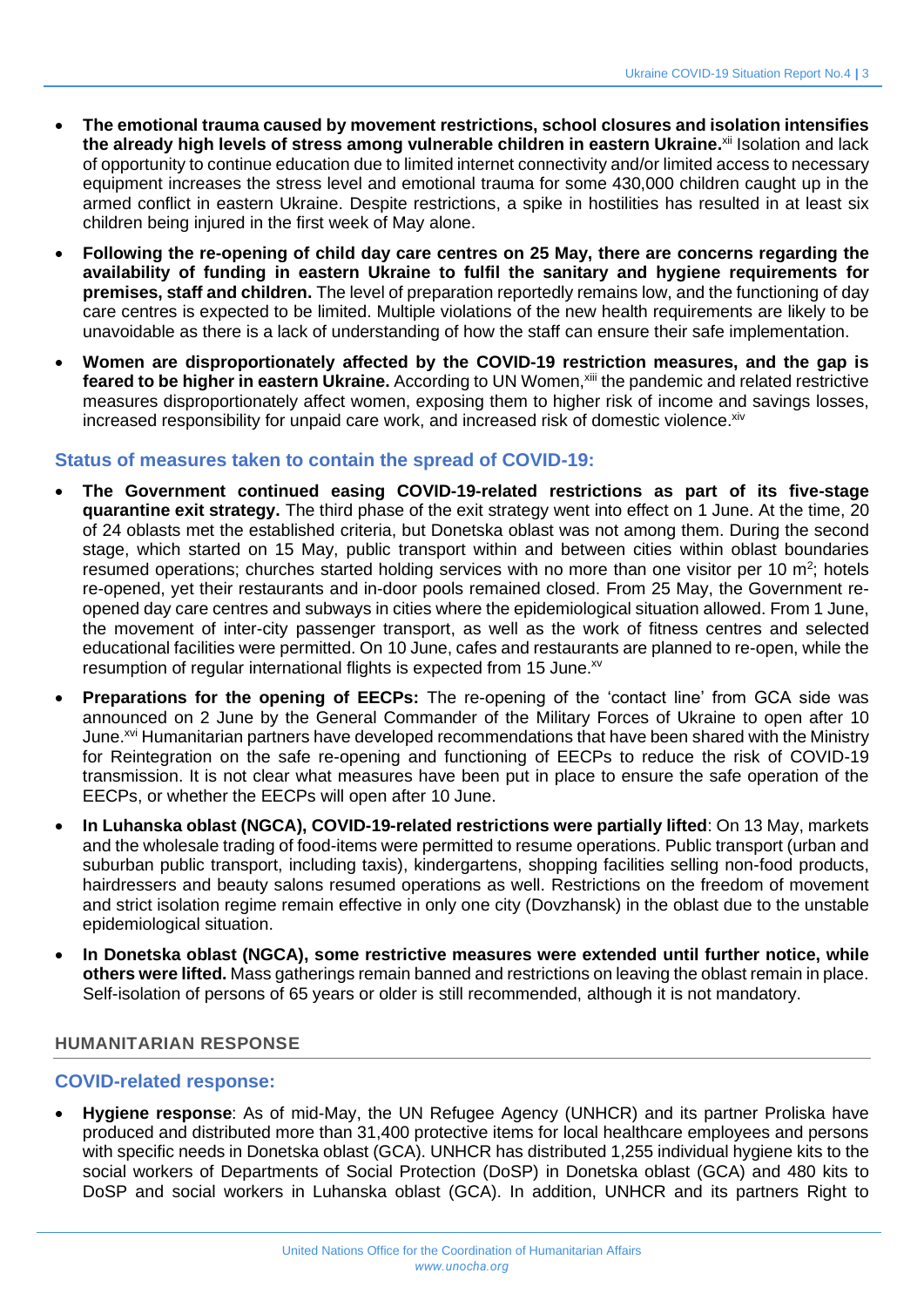Protection and Slavic Heart distributed sanitation and hygiene products to 43 collective centres hosting internally displaced persons in five regions of Ukraine, including Donetska and Luhanska oblasts.<sup>xvii</sup>

- **Infection Prevention and Control (IPC):** WHO carried out webinars on key components of IPC, recommended strategies for COVID-19 prevention in health care facilities and PPE use in hospitals in NGCA of Luhanska and Donetska oblasts.
- **Provision of support with analysis on the spread of COVID-19**: UNICEF is working with the Government of Ukraine's Public Health Centre (PHC) to improve its data collection methods to better analyze data on COVID-19. With financial support from the U.S. Agency for International Development (USAID), UNICEF, REACH, and PHC are developing analytical dashboards and online maps that enable detailed statistical multifactor and geospatial data analysis of COVID-19 statistics on different levels, from the national level to the level of specific settlements. In addition, forecasting models are being implemented that will enable analysis of the capacity of healthcare facilities according to different scenarios.<sup>xviii</sup>
- **Mental Health and Psychosocial Support (MHPSS):** International Medical Corps has been facilitating online MHPSS training sessions for the staff of the primary healthcare centres along the 'contact line.' Moreover, the World Health Organization (WHO) has developed a training package on MHPSS to support healthcare staff working with COVID-19 patients as well as to educate them on how to take care of their well-being and mental health.
- **Delivery of COVID-19-related relief items to NGCA:** As humanitarian organizations are unable to deliver humanitarian aid to Luhanska oblast (NGCA) through Donetska oblast (NGCA), the UN organized a convoy to hand-carry 9.3 tons of PPE, hygiene supplies, and other COVID-19-related humanitarian assistance from WHO, Médicos del Mundo (MDM) and People in Need (PIN) through the 'Stanytsia Luhanska' EECP on 28 May for further distribution among social institutions.
- **Access to public transport:** As rural, isolated communities along the 'contact line' have been particularly affected by the COVID-19-related closure of public transportation services, in mid-April, ADRA resumed public transportation in ten localities in Donetska Oblast (GCA). xix
- **Access to food:** Food assistance is being provided in 91 localities by the DoSPs and humanitarian actors, 72 of which do not have access to public transportation.<sup>xx</sup>
- **Response to gender-based violence (GBV):** The UN Population Fund (UNFPA) has provided training for civil society organizations' representatives on early identification and response to GBV. In addition, UNFPA has provided capacity building sessions for NGOs and state authorities' representatives on psychosocial support in the context of the COVID-19 outbreak. UNFPA, together with the National Police and the Ministry of Interior Affairs, has developed information materials for GBV survivors on how to keep safe from abuse or violence during the pandemic.
- **Cash assistance:** Over 450 refugees and asylum-seeking families who have lost their livelihoods due to COVID-19 quarantine measures, have serious health ailments, or were at risk for homelessness, were supported with cash assistance in May.<sup>xxi</sup>
- **Movement across the 'contact line' based on humanitarian grounds:** The UN Humanitarian Coordinator on behalf of the humanitarian community in Ukraine made a [statement](https://www.humanitarianresponse.info/en/operations/ukraine/document/ukraine-un-humanitarian-coordinator-ukraine-osnat-lubrani-calls-urgent) urging all relevant actors to systematize vetting and approval of exceptions for civilians to cross the 'contact line' as currently they are being implemented unevenly. Since the closure of the 'contact line' during the third week of March through the end of May, some 570 civilians have reportedly been able to cross based on humanitarian exemptions. At the moment, the list of exemptions negotiated by the humanitarian community includes the necessity to respect the principle of family unity, death, or severe disease of a close relative, as well as severe or chronic illnesses requiring urgent medical intervention. Humanitarian actors are currently working to expand the list of exemptions to facilitate civilian crossing across the 'contact line' on humanitarian grounds until EECPs are re-opened. OSCE Special Monitoring Mission is aware of at least 1,012 civilians who sought support to cross the 'contact line' since late March, while Ukraine's Ombudsman also reported at least 200 civilians stranded in eastern Ukraine, wanting to cross the 'contact line.' Earlier, the Ministry for Reintegration invited humanitarian partners to support amending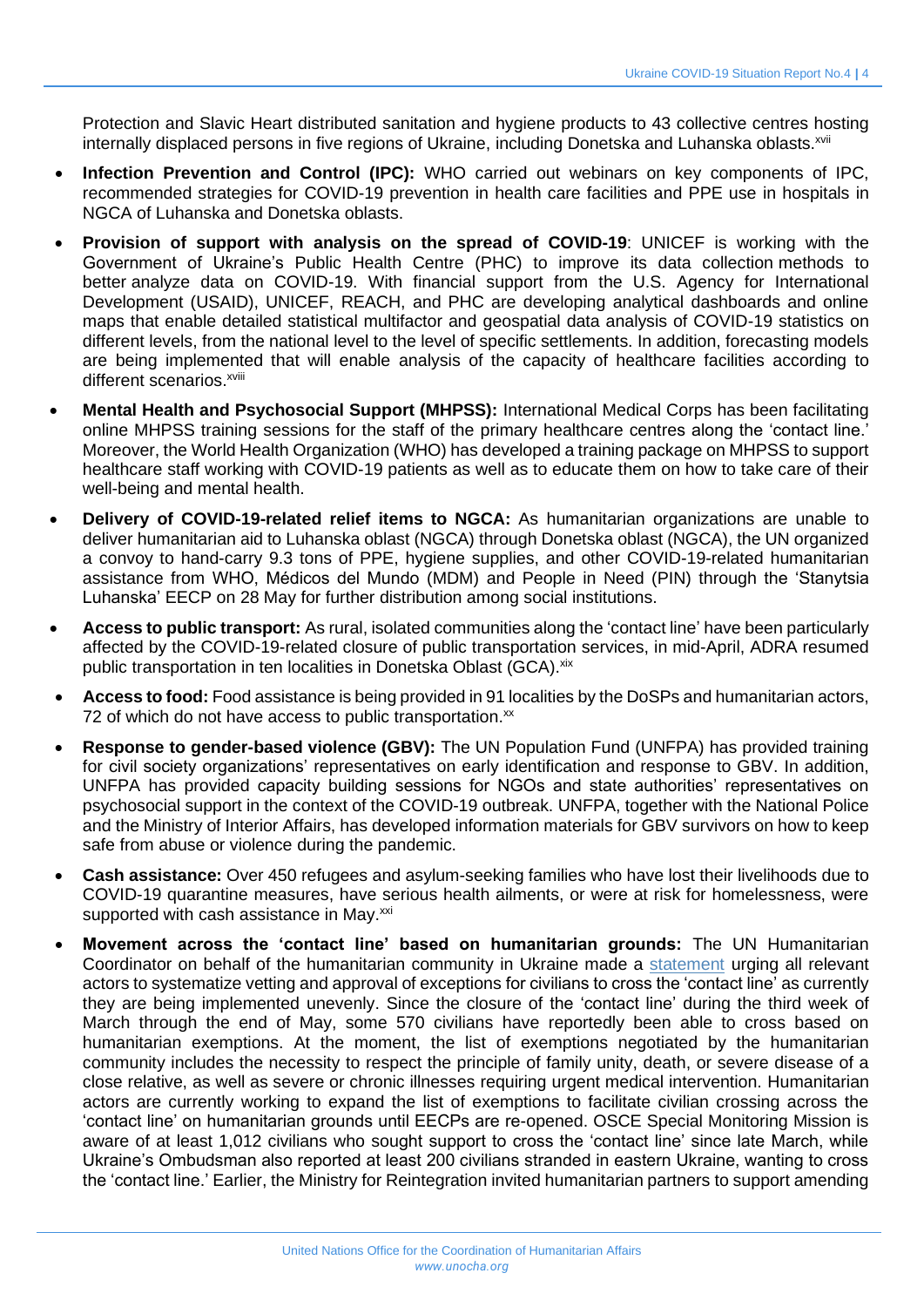the resolution #815 on the crossing of the 'contact line' and systematizing the existing humanitarian exemptions.

#### **Impact on humanitarian operations:**

- **Humanitarian operations continue with mitigation strategies to reduce exposure to and transmission of COVID-19.** Many humanitarian organizations have shifted services to mobile and digital platforms. Digital communications channels have become valuable resources to ensure vulnerable populations have access to vital information regarding the COVID-19 situation. In the meantime, as the country has started its phase-out from quarantine, some humanitarian organizations have activated their strategies on returning to the workplace allowing staff members to work from the office on a rotational basis.
- **Most humanitarian organizations are continuing the provision of life-saving assistance and protection to the most vulnerable while using existing resources to also respond to the COVID-19-related needs**. Humanitarian actors have adapted their operations to rely more on communication technologies to deliver remote counselling services. The reach of such 'virtual' assistance may be uneven depending on geographical areas and population groups. Some humanitarian organizations have adopted an 'individual service delivery' or 'door-to-door delivery' approach to minimize beneficiaries' exposure to COVID-19. While this approach helps ensure the continuation of critical support, it leads to increased operational and logistical costs.
- **Some humanitarian response activities have been halted due to the repurposing of existing resources for COVID-19 response.** For example, UNICEF had to suspend some projects related to rehabilitation of water infrastructure due to the shifted priority to the COVID-19 response.
- **Services provided at the entry/exit crossing points (EECPs) remain suspended.** Partners continue to monitor the situation and are on standby to provide the necessary support to prevent people from getting stuck at the EECPs.

#### **FUNDING AND RESOURCE MOBILIZATION**

# **\$205 M**

Total revised HRP requirement for eastern Ukraine

**\$47 M** Requirement for COVID-

19 in eastern Ukraine



2020 (FTS)

**14%**

HRP funding received in 2020 (FTS)

| Cluster                      | Original and additional<br>requirements<br>(US\$ million) |      |     | Revised<br>requirements<br>(US\$ million) | Funding<br>received<br>(US\$ million) |
|------------------------------|-----------------------------------------------------------|------|-----|-------------------------------------------|---------------------------------------|
| Education                    | $7.1$ 1.2                                                 |      |     | 8.3                                       | 1.2                                   |
| Food Security & Livelihoods  | 17.9                                                      | 9.2  |     | 27.1                                      | 0.9                                   |
| Health                       | 21.8                                                      | 16.6 |     | 38.9                                      | 3.5                                   |
| Protection                   |                                                           | 50.8 | 4.9 | 55.7                                      | 1.4                                   |
| Shelter/NFI                  | 26.4                                                      |      |     | 26.4                                      | 0.3                                   |
| WASH                         | 21.7                                                      | 11.0 |     | 32.7                                      | 1.4                                   |
| Multipurpose Cash Assistance | 5.04.0                                                    |      |     | 9.0                                       | 0.1                                   |
| Common Services & Support    | 6.3                                                       |      |     | 6.3                                       | 1.6                                   |
| Cluster not specified        |                                                           |      |     |                                           | 17.7                                  |
| Total                        | 158                                                       |      | 47  | 205                                       | 29                                    |



Original requirements Additional requirements